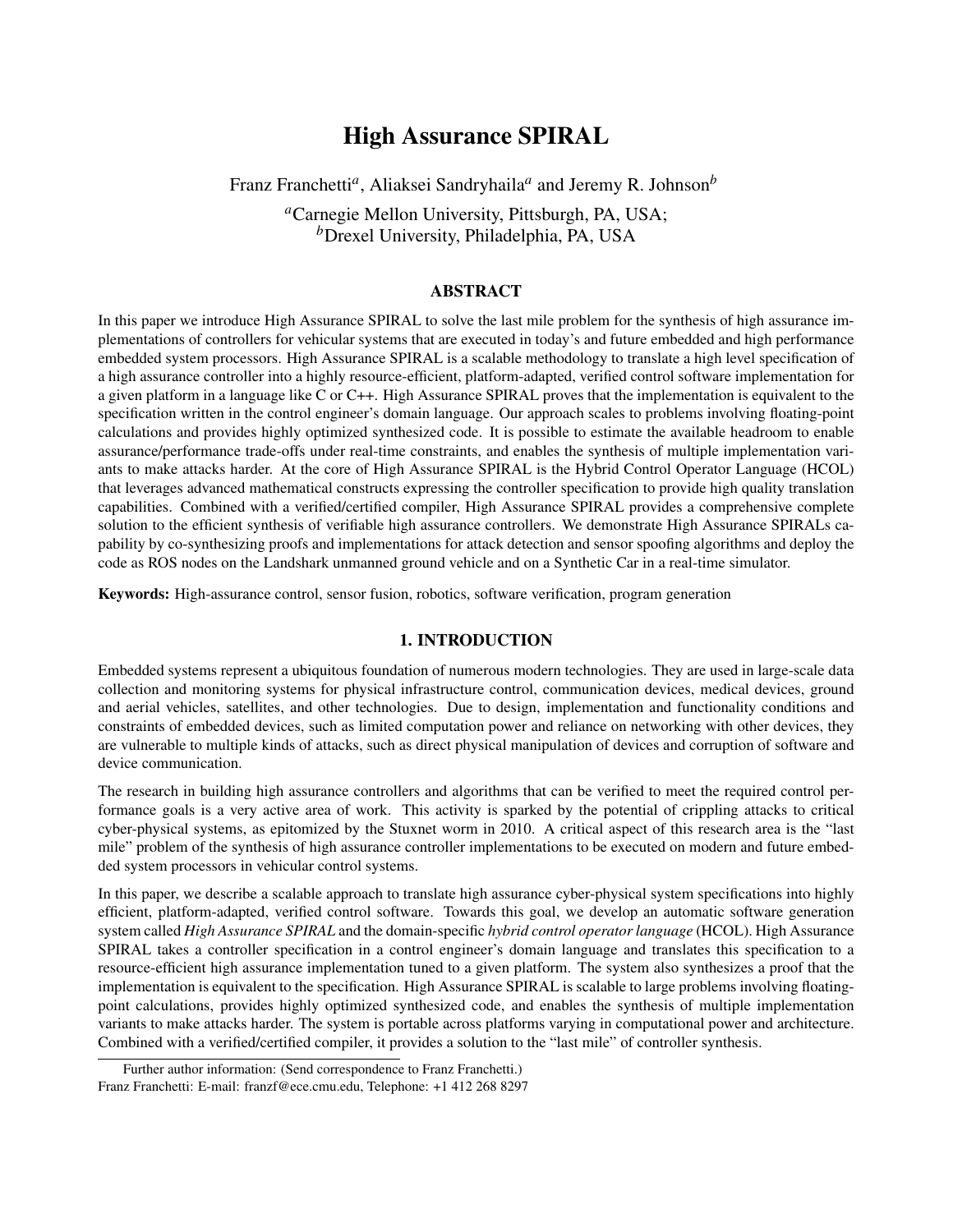### 2. HIGH ASSURANCE SPIRAL

High Assurance SPIRAL is an enabling technology to integrate the wealth of sensing data available on contemporary and future vehicles for achieving high assurance control. It generates highly efficient implementations for an important class of controllers that use physics-based ground truths to detect faults and attacks. The system uses a domain-specific synthesis approach to high assurance controllers described by a high level specification that scales to realistic problem sizes and synthesizes highly efficient implementations together with a proof of equivalency between specification and implementation. Automating the production and verification of such controller implementations enables control engineers to explore diverse approaches and vary the overhead devoted to fault/attack detection to meet resource and real-time constraints. High Assurance SPIRAL synthesizes multiple implementation variants and supports the re-synthesis of the controller when trade-offs change, for instance, due to platform upgrades. The automatic re-synthesis of controllers extends the usability of embedded systems over their life cycle as they get upgraded to more powerful sensing and computing platforms to enhance their capabilities.

The performance of the code synthesized by High Assurance SPIRAL is comparable to the best painstakingly handimplemented code with the same functionality (in those cases when human-written expert code exists). Furthermore, High Assurance SPIRAL starts from a clean slate. It builds on the SPIRAL autotuning and program generation system<sup>1-5</sup> and extends it to hybrid control systems and high assurance methodologies. SPIRAL is the only system translating a problem specification (given in a mathematical domain-specific language, DSL) into highly efficient code across a wide range of platforms, on par with the best available code. Target platforms range from cell to supercomputers, including GPUs and FPGAs. SPIRAL uses a domain-specific formal translation framework based on mathematics<sup>6–9</sup> that allows the code generation process to prove symbolical equivalence between the specification and internal representations. It contains formal knowledge bases for algorithms (hundreds of journal papers worth of signal processing algorithms), computer architectures, and program generations. SPIRAL's constructive approach to search through term rewriting, backtracking, and constraint satisfaction enables autotuning, algorithm space exploration, and architecture/algorithm co-design. For signal processing applications, SPIRAL has led to industry-grade code generation: SPIRAL-generated functionality is included in Intel's performance libraries (IPP and MKL).

Related work. Systems and technologies similar to High Assurance SPIRAL have been proposed before in different research domains. *SAT/SMT based software synthesis* systems, such as like Sketch<sup>10</sup> and Paraglide<sup>11</sup> automatically synthesize software according to a specification. However, despite tremendous progress in SAT/SMT solving, these systems are limited to moderate-sized (if complicated) pieces of code and mainly support integer code. Research in *Domain-specific languages (DSLs)* has usually focused on how to design the languages, how to compile them, and how to build host systems that enable fast development of new DSLs. Performance, low-level code generation, and symbolic verification/proofs of the generated code are usually not addressed. *Autotuning and program generation* systems, including FFTW,<sup>12</sup> AT-LAS,<sup>13</sup> OSKI,<sup>14</sup> FLAME,<sup>15</sup> and TCE, explore search spaces and are capable of producing many variants for the same algorithm, searching for good implementations, often employing domain-specific compilation techniques, but are usually restricted to linear algebra or signal processing kernels. Algorithmic correctness and empirical code testing is usually part of these systems, but formal verification or proof generation for the produced code is not addressed. *Model Checking, automated theorem proving and proof verification* prove that a model of a system meets its specification and that a formula is correct in a given formal system. However, the state-of-the-art is not directly applicable to control code that contains floating-point arithmetic, random processes and data, and does not scale efficiently to large problem sizes. Further, these systems do not address how to translate the specification into its implementation, that is, how to automatically synthesize the implementations.

# 3. CODE SYNTHESIS AND PROOF GENERATION

In this section, we provide a simple example of a dynamic model-based fault/attack detection possible on an autonomous vehicle to illustrate how classical sensing, control, and dynamics can be represented faithfully and naturally in our HCOL. We caution the reader that this is a simplified illustrative example only.

Figure 1 shows the high-level flow of code/proof co-synthesis. Higher-level approaches to verify algorithms like model checking or differential logic provide verified control algorithms and the respective proofs at that level. Signal-processing or statistical approaches provide tests to establish sensor self-consistency or detect inconsistency. The focus of this paper,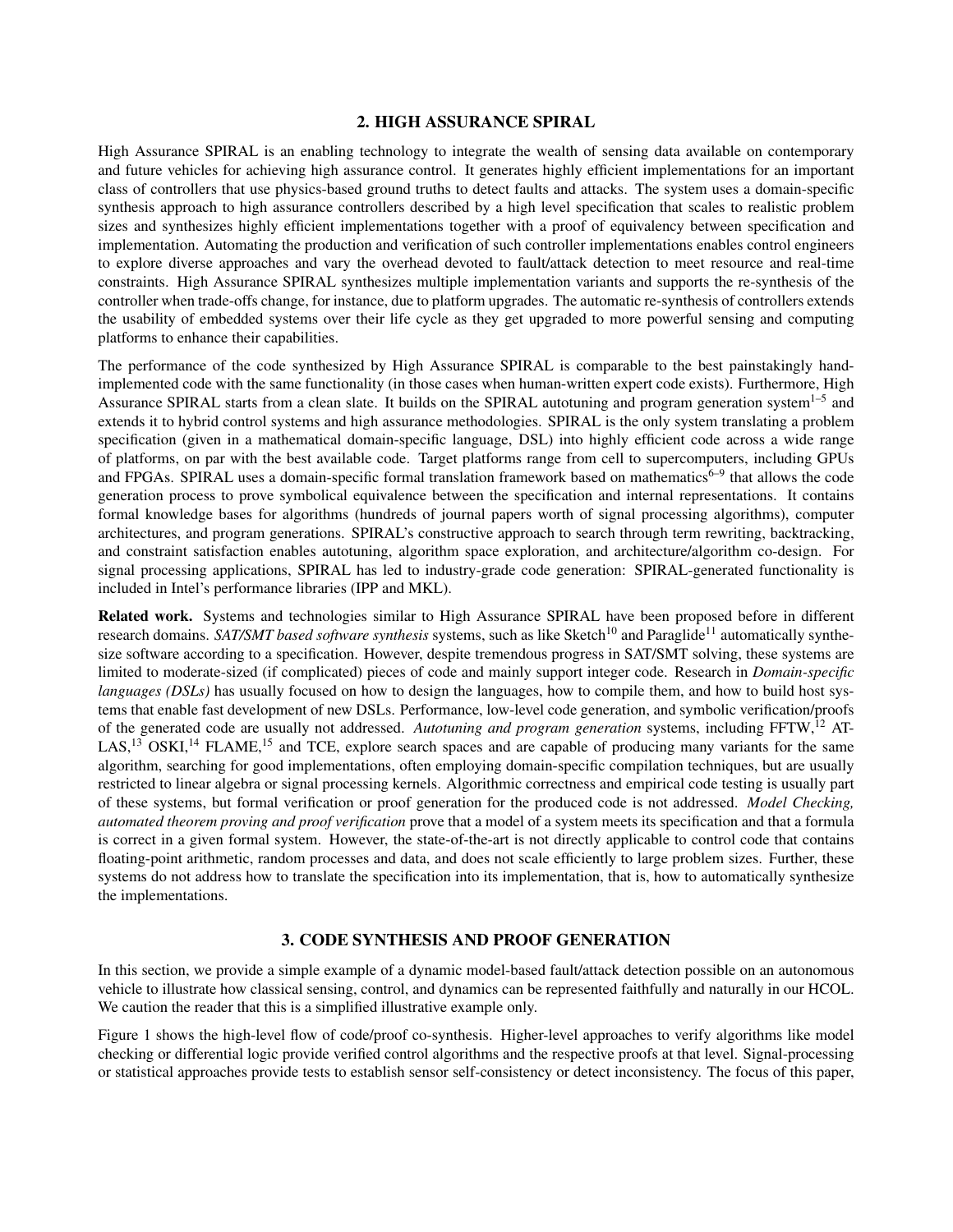

Figure 1: Code/proof co-synthesis in *High Assurance SPIRAL*.

*formal compilation* translates specifications of such checks into provably equivalent floating-point implementations. A backend compilation stage performs final optimizations before the code is deployed on a robot like the Black-I Robotics Landshark<sup>∗</sup> using a secure operating system like CertiKOS.

## 3.1 Illustrative Example

**First order dynamic model.** We assume that the vehicle has two 3-vector sensors: position  $\mathbf{x} = (x, y, z)^\top$  and velocity  $\mathbf{v}(v_x, v_y, v_z)^\top$  in a global coordinate system. These sensor readings are derived from the actual physical sensors through sensor fusion. In our example we use the redundancy between continuous reading of speed and location sensors to check a simple first order model (velocity  $\mathbf{v}(t)$  is the derivative of location  $\mathbf{x}(t)$ ,  $\mathbf{v} = \nabla \mathbf{x}$ ).

We assume that the sensors are read at a fixed sampling interval  $h$ . Using the Euler formula we can approximate the position at time  $t + h$  as function of the position  $x^t$  at time  $t$  and the velocity measurements  $v^{t+h}$  at time  $t + h$ . We obtain  $x^{t+h} \approx x^t + hv_x^{t+1}$ ;  $y^{t+h}$  and  $z^{t+h}$  are computed analogously. Similarly, we obtain the velocity at time  $t+h$  as function of the position  $x^t$  at time t and  $x^{t+h}$  at time  $t+h$  through numerical differentiation:  $v_x^{t+h} \approx (x^{t+h} - x^t)/h$ . This is the first order approximation that we use for the purposes of an illustration here. Higher-order methods can be used to increase the accuracy and utilize a longer history.

Next we derive a declarative matrix representation of the above formulas. Representing numerical integration and numerical differentiation using matrices will allow us to define HCOL, which represents the necessary computations in a concise operator-based formalism (with matrices used to represent linear and bilinear operators). This opens the door to build a code/proof co-synthesis system using rewriting rules derived from mathematical (operator) identities. We define  $I_n$  as the  $n \times n$  identity matrix. [.]  $\dots$  ]. denotes horizontal stacking of matrices and  $\oplus$  denotes the direct sum of vectors. Then,

$$
\mathbf{x}^{t+h} \approx \left[\mathbf{I}_3 \, |h \, \mathbf{I}_3\right] (\mathbf{x}^t \oplus \mathbf{v}^{t+h}) \quad \text{and} \quad \mathbf{v}^{t+h} \approx 1/h \left[\mathbf{I}_3 \, |-\mathbf{I}_3\right] (\mathbf{x}^{t+h} \oplus \mathbf{x}^t).
$$

We now can define a matrix that computes from the state at t and the measurements at  $t + h$  the disagreement between the first-order model and the measurements. The result is a residue vector  $\mathbf{r}^{t+h} = (r_x^{t+h}, r_y^{t+h}, r_z^{t+h}, r_{v_x}^{t+h}, r_{v_y}^{t+h}, r_{v_z}^{t+h}, r_{v_x}^{t+h})$  with  $r_x^{t+h} = x^{t+h} - (x^t + hv_x^{t+1})$  and  $r_{v_x}^{t+h} \approx v_x^{t+h} - (x^{t+h} - x^t)/h$ . In block-matrix notation the residue vector becomes

$$
\mathbf{r}^{t+h} = \mathbf{R} \cdot (\mathbf{x}^t \oplus \mathbf{v}^t \oplus \mathbf{x}^{t+h} \oplus \mathbf{v}^{t+h}) \quad \text{with} \quad \mathbf{R} = \begin{bmatrix} -\mathbf{I}_3 & -h\mathbf{I}_3 & \mathbf{I}_3 & \mathbf{0}_3 \\ 1/h\mathbf{I}_3 & \mathbf{0}_3 & -1/h\mathbf{I}_3 & \mathbf{I}_3 \end{bmatrix} . \tag{1}
$$

Finally, we compute the  $L_2$  norm of the residue vector,  $e^{t+h} = ||\mathbf{r}^{t+h}||_2 = (\mathbf{r}^{t+h})^\top \mathbf{r}^{t+h}$ . Defining the state at time t as  $\mathbf{s}^t = (\mathbf{x}^t \oplus \mathbf{v}^t)$  we can define the first order error operator

$$
E_h : (\mathbf{s}^t, \mathbf{s}^{t+h}) \mapsto (\mathbf{s}^t \oplus \mathbf{s}^{t+h})^\top (\mathbf{R}^\top \mathbf{R}) (\mathbf{s}^t \oplus \mathbf{s}^{t+h}). \tag{2}
$$

<sup>∗</sup> http://www.blackirobotics.com/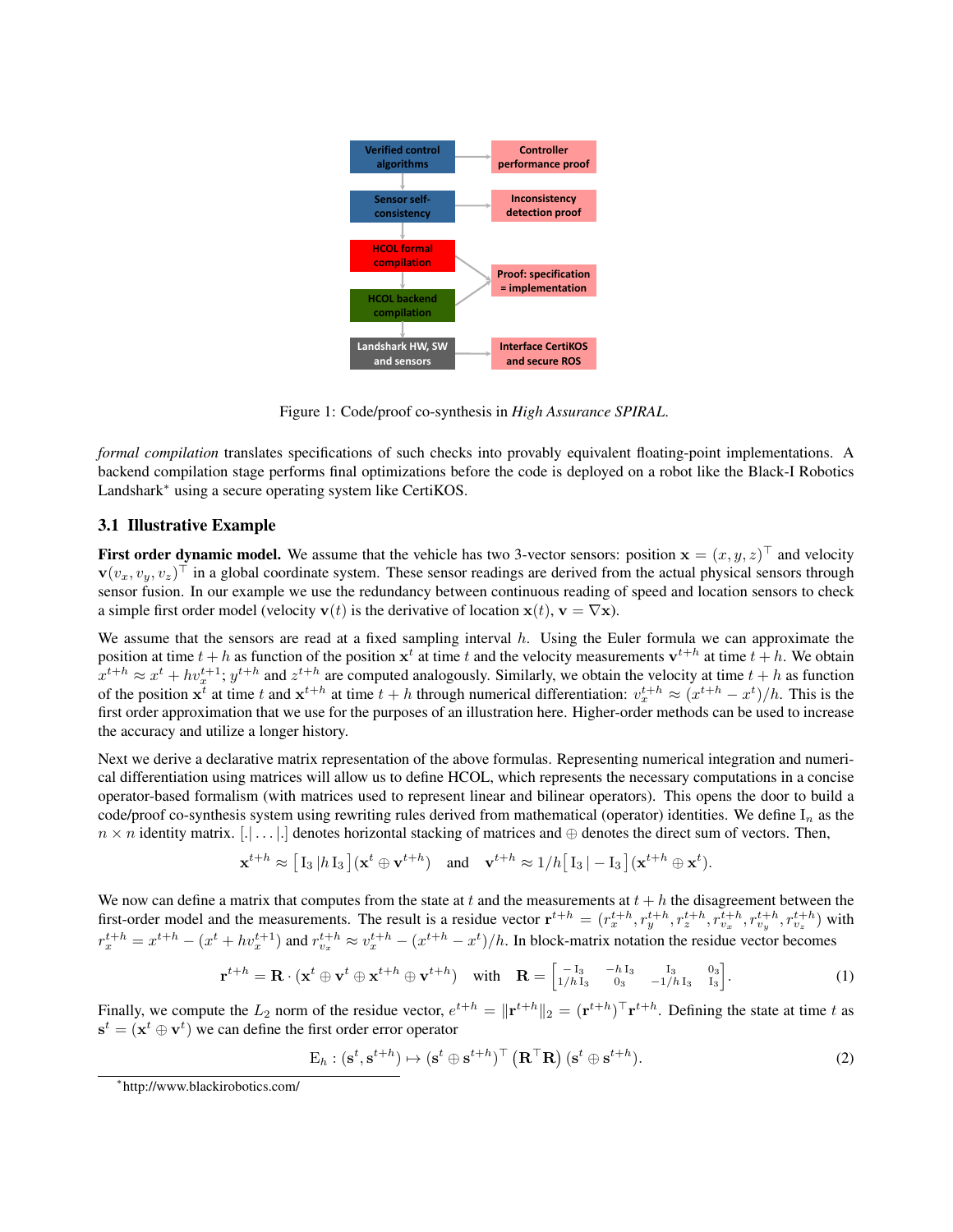In this case the error operator can declaratively be represented as a matrix representing a quadratic form (a bilinear operator) and can be evaluated solely with matrix-vector operations. The error operator (2) enables a consistency check between the real location and velocity sensor-based estimates and the respective real and estimated velocities. An exception is detected if the error value crosses a threshold that makes it unlikely for the deviation to be caused by mere noise, but indicates a fault or attack.

The error residual consistency check that we show here is much simplified but illustrates the basic idea behind the more general hypothesis-testing driven approach that High Assurance SPIRAL uses for abnormality and attack detection. Note that in this example we trust the previous data point as soon as it is accepted (no exception is raised). This way there is no accumulation of discrepancy between measurements and model. The matrix representation of the test statistic (the residual) above continues to hold in general practical scenarios involving batch or sequentially obtained sensing data, where instead of considering only a single system snapshot one incorporates longer time-series histories and prior data for more accurate and reliable failure detection.

High Assurance Fail-Safe Controller Expression in HCOL. Based on the consistency check, we now discuss a high assurance cruise control system. In normal mode it controls the speed with a proportional-integral-derivative (PID) controller. When receiving a failure/attack signal from the virtual high assurance velocity sensor (i.e., location predicted from old position and current velocity strongly disagrees with measured current position) the controller switches to failsafe mode and brings the vehicle to a controlled stop.

We define the current velocity at time t as  $v^t$  and the set point velocity as  $v^0$ . The error at time t is the difference between these velocities,  $e^t = v^0 - v^t$ . Assuming the controller performed *n* time steps of length *h*, a first order discretized PID control stimulus  $\mathbf{u}^t$  at time point t is computed by

$$
\mathbf{u}^{t} = k_{p} \mathbf{e}^{t} + k_{i} \sum_{i=0}^{n-1} \mathbf{e}^{ih} + k_{d} \frac{\mathbf{e}^{t} - \mathbf{e}^{t-h}}{h}
$$
 (3)

with the three gain parameters  $k_p$ ,  $k_i$ , and  $k_d$ . We define a history vector  $\mathbf{s}^t = \mathbf{e}^t \oplus \sum_{i=0}^{n-1} \mathbf{e}^{ih}$ . Then we can compute the control stimulus  $u^t$  and update the the history vector as function of new measurement  $v^t$  and the state from one time step before  $(s^{t-h})$  using the following matrix equation:

$$
\begin{pmatrix} \mathbf{u}^t \\ \mathbf{s}^t \end{pmatrix} = \left( \begin{bmatrix} k_p \mathbf{I}_e \, |k_i \mathbf{I}_3 \, |k_d/h \mathbf{I}_3 \end{bmatrix} \begin{bmatrix} \mathbf{I}_3 & \mathbf{I}_3 \\ \mathbf{I}_3 & -\mathbf{I}_3 & \mathbf{I}_3 \end{bmatrix} \begin{bmatrix} \mathbf{I}_3 & -\mathbf{I}_3 & \mathbf{I}_3 \\ \mathbf{I}_3 & -\mathbf{I}_3 & \mathbf{I}_3 \end{bmatrix} (\mathbf{v}_0 \oplus \mathbf{v}^t \oplus \mathbf{s}^{t-h}). \tag{4}
$$

The failsafe mode of the controller is simply slowing down the car at a constant rate by applying constant brake pressure, denoted by  $u^t = -c$ . The failsafe controller illustrates an important point. It introduces switching into the dynamics, which, in real systems, happens for various reasons and turns the model into a hybrid model. What is important in our context is that switching is outside the matrix abstraction of linear transformations. Instead, we use an operator abstraction that naturally extends the matrix abstraction (matrices represent linear or quadratic operators). We define a conditional operator

$$
\text{COND}_c(\mathbf{A}, \mathbf{B}): x \mapsto \left\{ \begin{matrix} \mathbf{A}(x) & c \text{ true} \\ \mathbf{B}(x) & c \text{ false} \end{matrix} \right.
$$

that is a predicated operation akin to the C construct ?:. if condition c (parameterizing the operator) is true, operator  $\bf{A}$ gets used, otherwise operator B. The result is a conditional operator that permits state and control flow, but in a reasonably limited form. Using the conditional operator, the residue operator and the PID operator we can formally describe a fail-safe high assurance cruise control system.

#### 3.2 Co-Generating Proof and Code for a Controller Specification

We continue our example to show how the structured matrix-vector products (that arise as in the previous section) are translated into source code in a two-step process. In a first step the matrices are decomposed into iterative sums of matrices, and then we give rules how to translate every construct into a code piece. The result is code and a complete "paper trail" of rule applications that are mathematical identities and have been used internally to translate the specification into the code, and thus provide a proof that the specification and the code are equivalent.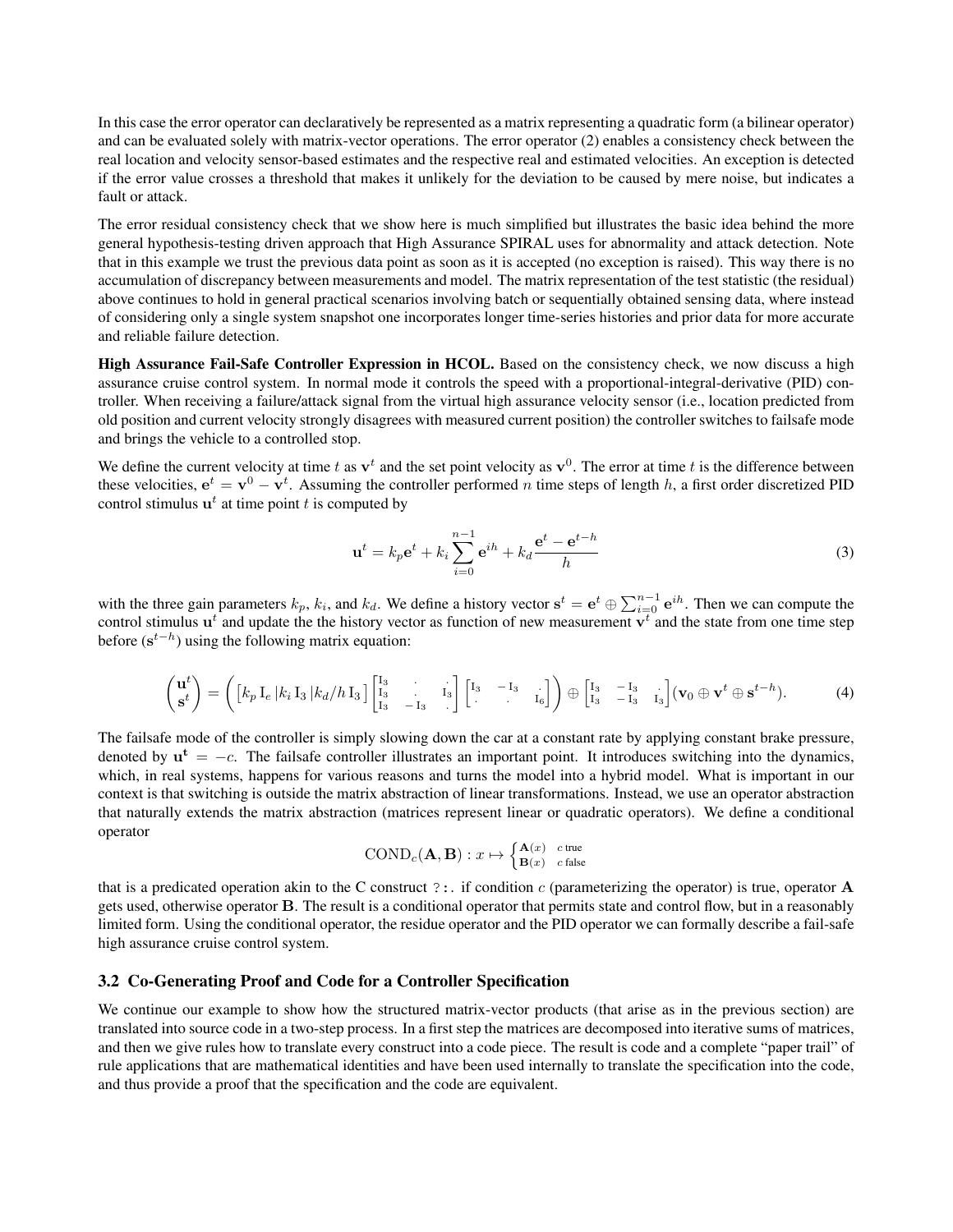Formal code synthesis. Below, we denote the canonical  $n$ -dimensional row base vector (all elements zero except the *i*th element) with  $e_i^{1 \times n} = [0, \ldots, 0, 1, 0, \ldots, 0] \in \mathbb{R}^{1 \times n}$  and the canonical *n*-dimensional column base vector with  $e^{n \times 1} =$  $(e_i^{1 \times n})^{\top}$ . The identity matrix  $I_n$  can be decomposed into a sum of n rank-1 matrices:

$$
I_n \to \sum_{i=0}^{n-1} e_i^n I_1(e_i^n)^\top = \sum_{i=0}^{n-1} S_i A_i G_i
$$
 (5)

which follows a general gather-compute-scatter pattern where the iterative sum contains a product of three matrices (a parameterized gather matrix  $G_i$ , a computational kernel  $A_i$  and a parameterized scatter matrix  $S_i$ ). Note that the mathematical identity is written using  $\rightarrow$  which introduces a direction and turns the identity into a rule, because the matrix expression on the right is a step towards the final synthesized code.

In this representation, the iterative sum is a high-level representation for a loop and gather/scatter operations represent array accesses while the kernel represents the actual computation. The following example is another optimization rule (again a matrix identity with "direction" capturing a loop merging optimization):

$$
\left[\sum_{i=0}^{n-1} \mathbf{S}_i A_i \mathbf{G}_i \,|\, \sum_{i=0}^{n-1} \mathbf{S}_i B_i \mathbf{G}_i\right] \to \sum_{i=0}^{n-1} \mathbf{S}_i \left(\left[A_i | B_i\right] \begin{bmatrix} 1\\1 \end{bmatrix}\right) \mathbf{G}_i.
$$

Applying such rules recursively expands a specification into a high-level representation of the loop-based program that implements the specification. The final result is an expression that can be evaluated into a matrix and is equivalent to the specification but at the same time represents a program. The rule system is implemented in a computer algebra system that supports symbolic (infinite precision) computation. This allows at any point to compare (sub)expressions to each other and to specifications in an mathematically exact way and is a core contributor to code/proof co-synthesis. A DSL that implements the mathematical objects and rules can be modeled after SPIRAL's SPL and OL, and has the flavor of LISP or Scheme.

Code generation. The sum-based matrix representation is translated into code using a rule set similar to the one below.

$$
\begin{array}{rcl}\n\text{Code } (y = (A \ B)x) & \rightarrow & \{\text{Dec1}(t), \text{Code } (t = Bx), \text{Code } (y = At)\}\n\end{array}
$$
\n
$$
\begin{array}{rcl}\n\text{Code } \left(y = \left(\sum_{i=0}^{n-1} A_i\right)x\right) & \rightarrow & \{y := \vec{0}, \text{for}(i = 0..n-1) \text{ Code } (y + A_i x)\}\n\end{array}
$$
\n
$$
\begin{array}{rcl}\n\text{Code } (y = e_i^{1 \times n} x) & \rightarrow & y[0] := x[i] \\
\text{Code } (y = e_i^{n \times 1} x) & \rightarrow & \{y = \vec{0}, y[i] := x[0]\}\n\end{array}
$$

Note that for many cases we can prove that we do not need to initialize the vector  $y$  in the for loop and that the accumulate operation becomes an assignment.

We show as example the code generated for  $y^{t+h} = \left[ \frac{I_3}{h} \frac{I_3}{\left( x^t \oplus v^{t+h} \right)} \right]$  with h being a code synthesis time parameter.

let(y:=var(TArray(TReal, 3)), xv:=var(TArray(TReal, 6)), h := TReal(1/100), func([inparam(xv), outparam(y)], loop(i, [0..3], chain( assign(nth(y, i), add(nth(xv, i), mul(h, nth(xv, add(i,3)))))))))

This representation is a data structure in the underlying computer algebra system that executes the rule system. The code objects support symbolic execution, which allows to prove that the program is equivalent to the higher-level representations and the specification. It also allows us to build an rule-based optimizing compiler that performs standard backend optimizations like array scalarization, constant folding, and common subexpression elimination.

In a last step the code is unparsed into a restricted dialect of C and passed to a verified/certified compiler. The binary then can be empirically tested for numerical equivalence to the various levels of symbolic/fully accurate representations, including the specification. The synthesized code is highly optimized both structurally (loop optimizations) and inside basic blocks (all the standard compiler optimizations), as the high level intermediate language and the original specification enables optimizations due to better information of code semantics. Parallelization, vectorization, tiling, and similar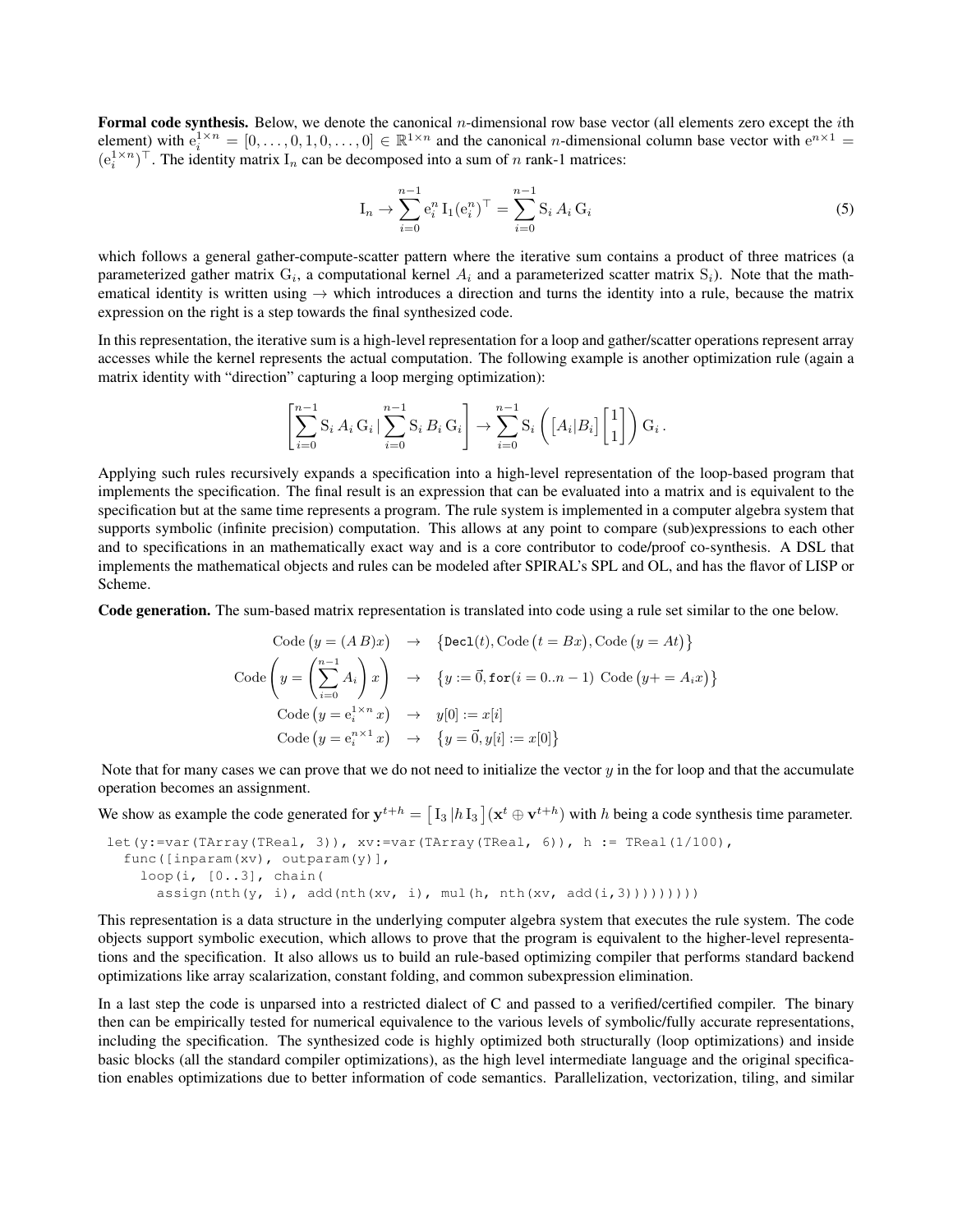optimizations become much easier than in a general compiler setting. This also allows us to use a rather unoptimizing verified compiler like CompCert, because the optimizations have already been done in the synthesizer. Below we show simple ANSI C code for our example, the 3D Euler step.

```
void euler(int *Y, double *X, double h) {
   double q1, q2, q3, q4, q5, q6;
   q1 = X[0];q2 = X[1];q3 = X[2];
   q4 = (X[3]*h);
   q5 = (X[4]*h);
   q6 = (X[5]*h);
   Y[0] = (q1 + q4);Y[1] = (q2 + q5);Y[2] = (q3 + q6);}
```
Proof generation. The co-generation of proofs together with the synthesis of an implementation is a core component of our system. Our system provides a framework to verify various types of rules needed, and the verification of rule application during a rewriting process. Together this provides a gap-free chain of evidence (a proof) that the produced code is equivalent to the specification. Specifically, our rule-based proof generation requires: 1) Translation ruled from specification into highest-level internal representation (matrix and operator expressions, HCOL). 2) Transformation rules inside HCOL. 3) Lowering to iterative matrix/operator expressions (lower level HCOL variant called Sigma-HCOL). 4) Transformation rules inside Sigma-HCOL. 5) Lowering to internal code representation. 6) Transformation rules for the internal code representation. 7) Output of internal code as restricted C code. 8) Symbolic execution of generated C programs to recover the semantics and map it back to the internal representation. All rules are implemented as rewriting rules with pattern matching inside the computer algebra infrastructure. For instance, rule (5) is shown in its source code representation below.  $\theta$  is the pattern matching wildcard and the expression matches  $I(n)$  for any n. On the right-hand side of the rule,  $\&$  refers to the matched object (I(n)) and  $\&$  1 to is parameter (n).

 $SumSAG_In := Rule(\mathcal{C}(I(\mathcal{C}1)),$ (@, @1)->Let(i := Idx(@1), ISum(i, @1, e(@1, i) \* I(1) \* e(@1, i)^T)));

A rewriting trail used to construct a proof shows the matched patterns and how the rule replaced the matched sub-expression. For instance, applying the rewrite rule SumSAG\_In to an instantiation of residue by calling RewriteOnce(residue(1/100), SumSAG\_In); leads to the following output:

```
> rule: "SumSAG_In"
> matched: BlockMat([[-I(3), 1/100*I(3), I(3), O(3)],
> [100*I(3), 0(3), 100*I(3), 0(I(3))]]> wildcards: @="I(3)", @1="3"
> rewritten: "ISum(k, 3, e(3, k) * I(1) * e(3, k)^T))"
> proof: "I(3) == ISum(k, 3, e(3, k) * I(1) * e(3, k)^T))"
> result: BlockMat([[-I(3), 1/100*I(3), I(3), O(3)],
             [100 \times I(3), 0(3), 100 \times I(3), ISum(k, 3, e(3, k) \times I(1) \times e(3, k)^T]]
```
This output shows the details of the matching/substitution operation and can be translated into a proof that verifies the assertion labeled proof.

The final proof is performed using the proof assitent Isabelle<sup>†</sup>. The trail of rewriting operation then is turned into an Isabelle proof script (ISAR), and rewrite rules become Isabelle lemmas. The combination of lemmas and an ISAR script provide enough hints to Isabelle to enable automatic proofs to go through, showing that the generated code is indeed equivalent to its declarative specification.

<sup>†</sup>https://www.cl.cam.ac.uk/research/hvg/Isabelle/